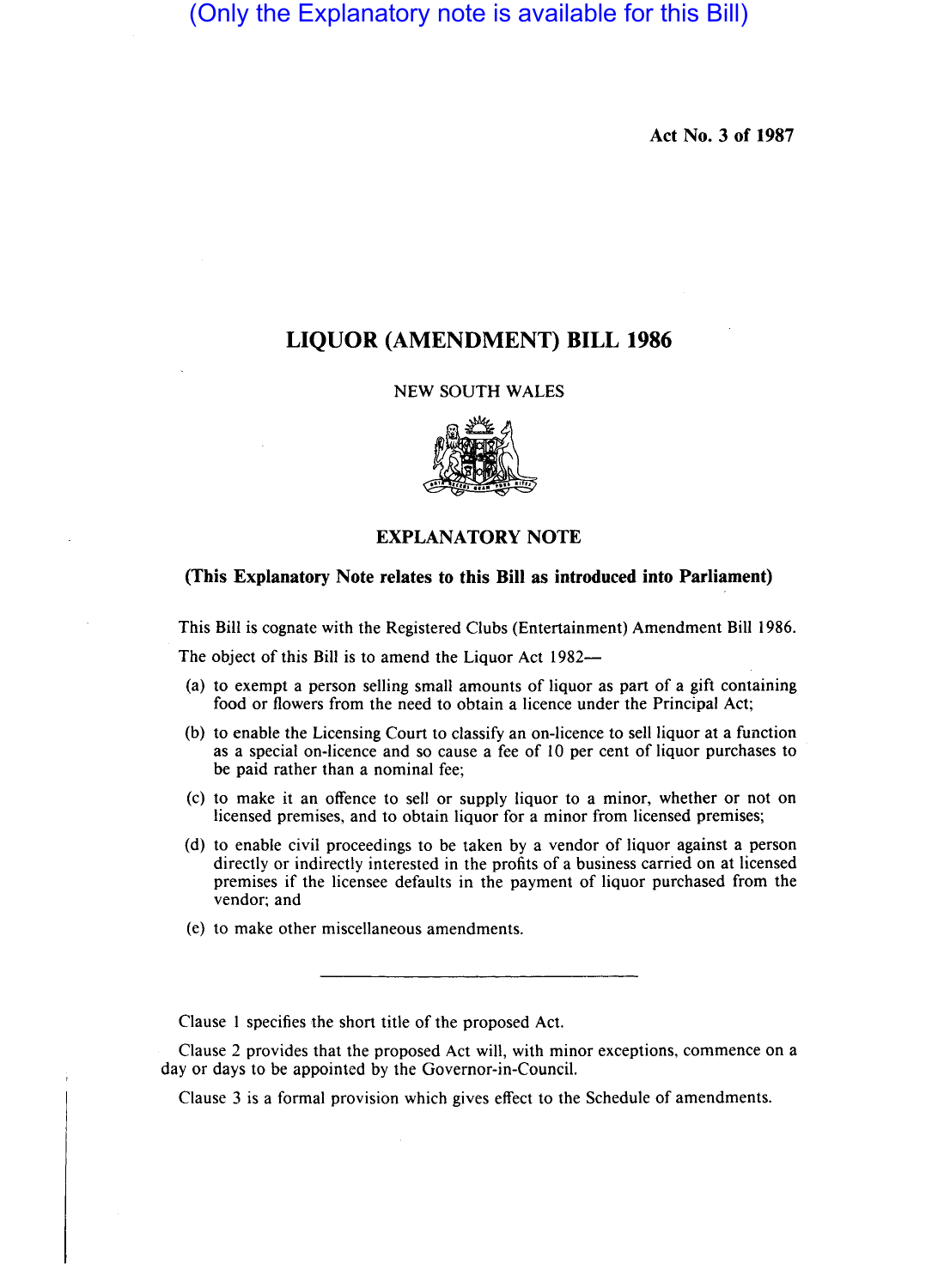#### SCHEDULE 1-AMENDMENTS TO THE LIQUOR ACT 1982

Schedule I (I) amends section 6 of the Principal Act to exempt a person selling not more than 2 litres of liquor with a gift containing food or flowers from the requirement to obtain a licence under the Principal Act.

Schedule 1 (2) amends section 20 of the Principal Act to enable the Liquor Administration Board to vary a condition of a I'icence relating to the keeping, use and operation of approved amusement devices imposed by the Licensing Court. The Board may alIow the keeping, use and operation of not more than 5 approved amusement devices, which is the same number as that which the Court is empowered to approve.

Schedule 1 (3) inserts proposed section 35A into the Principal Act to allow the Licensing Court to vary the trading hours of a vessel if adequate sleeping berths are provided on the vessel for the use of passengers.

Schedule I (4) amends section 38 of the Principal Act to provide that an applicant for an on-licence relating to a vessel or an aircraft must furnish an affidavit with the application stating the persons-

- (a) who are directly or indirectly interested in the application; or
- (b) who will be directly or indirectly interested in the business, or the profits of the business, to be carried on pursuant to the licence if the application is granted.

Schedule 1 (5) inserts proposed section 42A into the Principal Act to provide for a fee prescribed by the Governor-in-Council to accompany an application for the transfer of a licence. The fee for the transfer of the licence shall be reduced by the amount of the application fee.

Schedule I (6) amends section 51 of the Principal Act to enable the Licensing Court to classify an on-licence to sell liquor at a function as a special on-licence for which no fee is payable under section 56 of the Principal Act when the licence is issued.

Schedule I (7) and (8) amend sections 55 and 56 of the Principal Act in consequence of the amendment made by Schedule I (6).

Schedule 1 (9) amends section 61 of the Principal Act so as to remove the requirement that the records of a business carried on pursuant to a licence be produced on transfer of the licence if the persons directly or indirectly interested in the business after the transfer remain unchanged.

Schedule 1 (10) amends section 79 of the Principal  $/$ Act to provide that a special onlicence does not cease to be in force at the end of a licensing period.

Schedule I (11) amends section 80 of the Principal Act to provide that the periodic licence fee for a special on-licence is 10 per cent of liquor sales at each function held pursuant to the licence.

Schedule I (12) amends section 82 of the Principal Act to give the secretary of the Liquor Administration Board, rather than the Board, the function of assessing licence fees. The secretary has power to refer any assessment to the Board for determination.

Schedule I (13) inserts proposed section 83A into the Principal Act to empower the Liquor Administration Board to give a refund of a licence fee if the licence is surrendered.